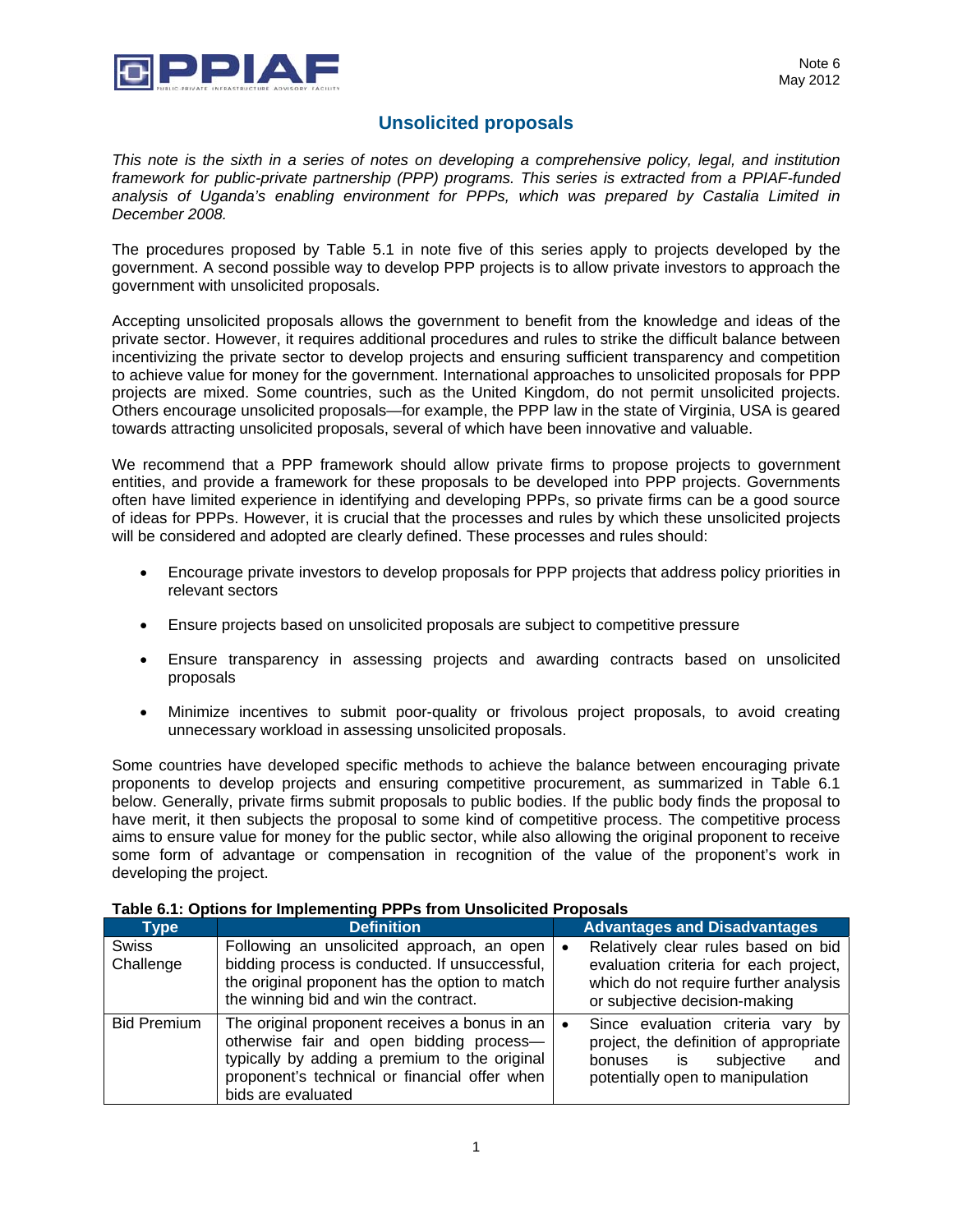| Type                   | <b>Definition</b>                                                                                                                                                                                                               |                                     | <b>Advantages and Disadvantages</b>                                                                                                                                                                                                                                                                                                                             |
|------------------------|---------------------------------------------------------------------------------------------------------------------------------------------------------------------------------------------------------------------------------|-------------------------------------|-----------------------------------------------------------------------------------------------------------------------------------------------------------------------------------------------------------------------------------------------------------------------------------------------------------------------------------------------------------------|
| Developers<br>Fee      | The project development costs of the original<br>proponent are reimbursed, either by the<br>government or the winning bidder                                                                                                    | $\bullet$<br>$\bullet$<br>$\bullet$ | Recognizes the value of intellectual<br>developed<br>property<br>by<br>the<br>proponent<br>Encourages unsolicited proposals<br>by reducing the cost of the original<br>proponent if unsuccessful in the<br>bidding process<br>but requires potentially subjective<br>analysis to agree on appropriate<br>costs, and risks<br>encouraging<br>frivolous proposals |
| Open Book              | The government signs the contract with the<br>original proponent, who receives a defined<br>return and must conduct a transparent bidding<br>process for each component of the project in<br>order to get the best price        | $\bullet$                           | complexity<br>of<br>the<br>Increases<br>procurement process                                                                                                                                                                                                                                                                                                     |
| Development<br>Manager | The original proponent develops the project<br>and conducts the bidding process on behalf of<br>the government. The original proponent<br>cannot bid for the project, but receives a<br>development fee from the winning bidder | $\bullet$<br>$\bullet$              | Reduces the government's control<br>over the bidding process<br>encourage<br>Does<br>experienced<br>project sponsors to approach with<br>proposals, as the proponent can act<br>only as a transaction manager                                                                                                                                                   |

We recommend governments initially adopt a simple Swiss challenge process for dealing with unsolicited proposals. This approach is used in the Philippines, Taiwan, and various state governments in India. The main advantage of the Swiss challenge is that it is relatively easy to define, both in general and for each project. The original proponent's "advantage" is based solely on the project bidding criteria and the bar is set by the competitive process. Since no further definition or negotiation is needed—of bonuses, bidding costs or returns—it does not create additional work for the government project team, nor provide room for subjective decision-making.

This is a relatively conservative approach, providing limited incentive to private sector proponents. In the early stages of the PPP program this conservatism is appropriate—the potential cost of over-loading the PPP framework with unsolicited proposals and of developing poor-quality projects is greater than the risk of receiving too few unsolicited proposals.

Irrespective of the choice of incentive structure, the procedures for dealing with unsolicited proposals must clearly define the requirements to qualify for these incentives. While potential proponents may approach the government earlier in the project development process, their status as project developer should not be officially recognized until they have completed a fully developed proposal to a level predefined by government. Table 6.2 below summarizes the proposed process for developing PPPs through unsolicited proposals.

| <b>Project Stage</b>                                                                             | <b>Proposed Procedures</b>                                                                                                                                                                                                                              | <b>Comments and Points for Consideration</b>                                                                                                                                                                                                                                                                                                                                                                                         |
|--------------------------------------------------------------------------------------------------|---------------------------------------------------------------------------------------------------------------------------------------------------------------------------------------------------------------------------------------------------------|--------------------------------------------------------------------------------------------------------------------------------------------------------------------------------------------------------------------------------------------------------------------------------------------------------------------------------------------------------------------------------------------------------------------------------------|
| <b>Identifying</b><br>a<br><b>Project</b><br>and<br><b>Developing</b><br>Preliminary<br>Proposal | Private sector proponent   •<br>$\bullet$<br>identifies a potential project<br>Private sector proponent<br>$\bullet$<br>develops a preliminary<br>proposal and submits to the<br>relevant line ministry, or<br>responsible<br>other<br>procuring entity | A project proponent may approach the relevant<br>line ministry or the PPP Unit for an early<br>understanding of the likely interest in a<br>proposal—any information shared at this stage<br>is not treated as privileged<br>The PPP Unit should define the required form<br>∣∙<br>of a preliminary proposal. This should be<br>similar to the initial business case described in<br>Table 5.1 in note 5 of this series and include: |

**Table 6.2: Proposed Procedures for Processing Unsolicited Proposals**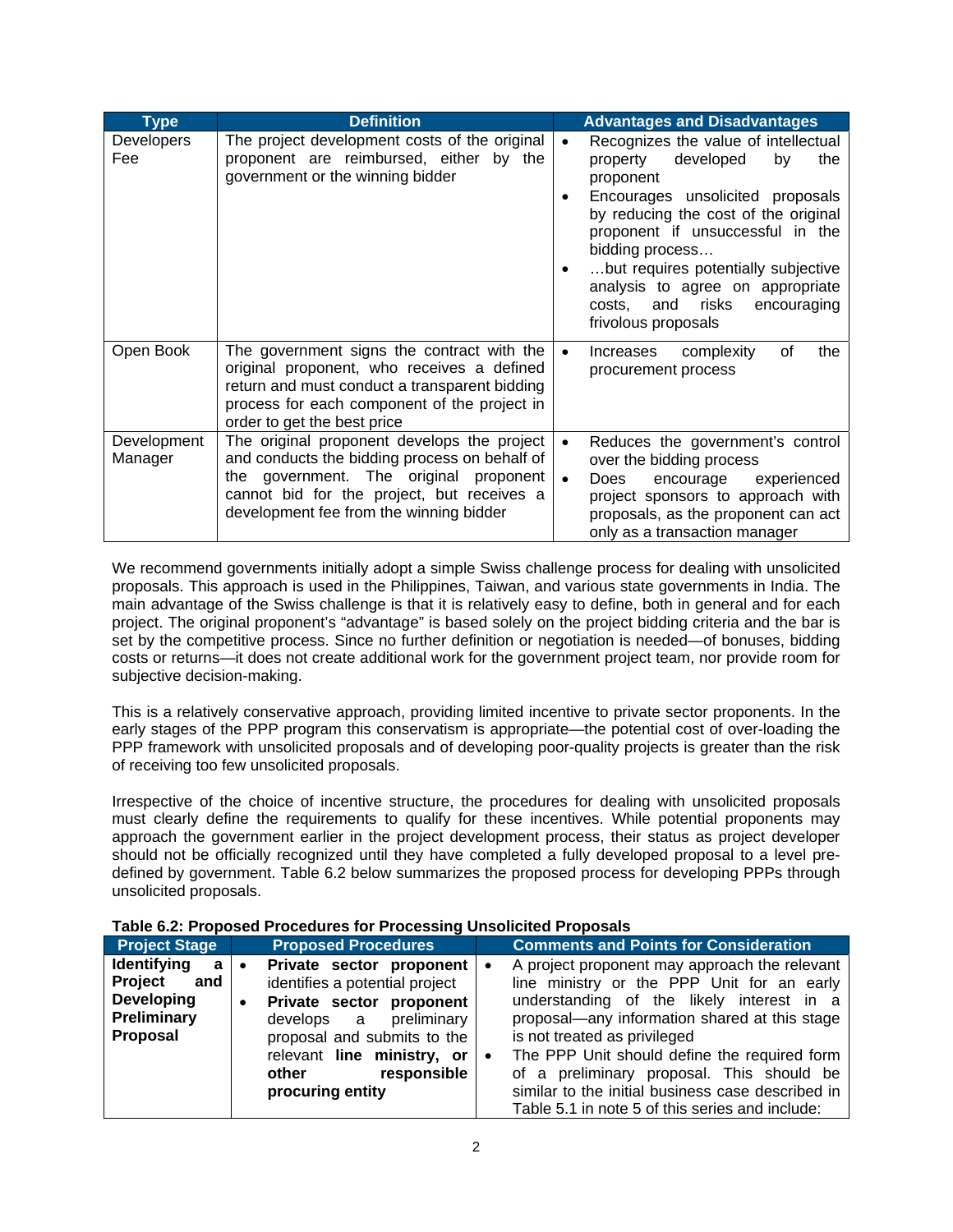| <b>Project Stage</b>                                                                                                                                             | <b>Proposed Procedures</b>                                                                                                                                                                                                                                                                                                                   | <b>Comments and Points for Consideration</b>                                                                                                                                                                                                                                                                                                                                                                                                                                                                                                                                                                                                                                                                                                                                                                                                                                                                                                                                                                                                                                                                                                                                                                                                                                                                                                                                |
|------------------------------------------------------------------------------------------------------------------------------------------------------------------|----------------------------------------------------------------------------------------------------------------------------------------------------------------------------------------------------------------------------------------------------------------------------------------------------------------------------------------------|-----------------------------------------------------------------------------------------------------------------------------------------------------------------------------------------------------------------------------------------------------------------------------------------------------------------------------------------------------------------------------------------------------------------------------------------------------------------------------------------------------------------------------------------------------------------------------------------------------------------------------------------------------------------------------------------------------------------------------------------------------------------------------------------------------------------------------------------------------------------------------------------------------------------------------------------------------------------------------------------------------------------------------------------------------------------------------------------------------------------------------------------------------------------------------------------------------------------------------------------------------------------------------------------------------------------------------------------------------------------------------|
| Identifying<br>a<br>Project<br>and<br><b>Developing</b><br>Preliminary<br><b>Proposal</b><br>Assessing and<br><b>Approving</b><br><b>Preliminary</b><br>Proposal | Line<br>ministry<br>$\bullet$<br>assesses<br>preliminary<br>proposal<br>for<br>consistency with budget and<br>policy priorities,<br>and<br>for<br>completeness of proposed<br>further work<br>Line<br>ministry<br>submits<br>$\bullet$<br>preliminary proposal to PPP<br>Unit for certification<br>Proposal is forwarded to the<br>$\bullet$ | Nature of the proposed investment, including<br>$\bullet$<br>the technical pre-feasibility study, and<br>description or quantification of expected<br>economic benefits<br>Initial assessment and proposed allocation of<br>project risk<br>Estimated total project cost and financing<br>plan, including proposed form of government<br>support and<br>expected<br>cost<br>to<br>the<br>government<br>Proposed work to be done upon initial<br>approval and before contracting, such as<br>technical feasibility, economic or social<br>impact studies<br>Initial evidence that the project proponent is<br>and<br>financially<br>technically<br>capable<br>of<br>implementing the project<br>Note that the preliminary proposal for a PPP<br>$\bullet$<br>project should be submitted to the line ministry<br>or other entity that will be the government party<br>to the PPP contract.<br>The PPP Unit will review and certify the<br>$\bullet$<br>preliminary proposal according to defined<br>criteria based on the PPP policy. These criteria<br>should be defined and published by the PPP<br>Unit, should be similar to those for assessing<br>an initial business case, and include:<br>Initial assessment of economic, technical,<br>and financial viability<br>Consistency of PPP structure and risk<br>$\bullet$<br>allocation with defined guidelines based on |
|                                                                                                                                                                  | <b>Development</b><br><b>Committee</b><br>for approval to continue to<br>project development stage                                                                                                                                                                                                                                           | PPP policy<br>Value for money of proposed PPP compared<br>$\bullet$<br>with other service delivery options, including<br>assessment of country-factual analysis if<br>necessary<br>Relevance and completeness of proposed<br>٠<br>studies or further work to fully develop<br>project prior to contracting<br>Initial assessment of capacity of private<br>sector proponent<br>If the preliminary proposal does not fulfill all the<br>required elements, it may be returned to the<br>private sector proponent for further work and<br>re-submission by either the line ministry, the<br>PPP Unit, or the Development Committee<br>If a developers' fee is introduced, the PPP Unit<br>$\bullet$<br>should publish guidelines and limits within<br>which that fee will be set                                                                                                                                                                                                                                                                                                                                                                                                                                                                                                                                                                                              |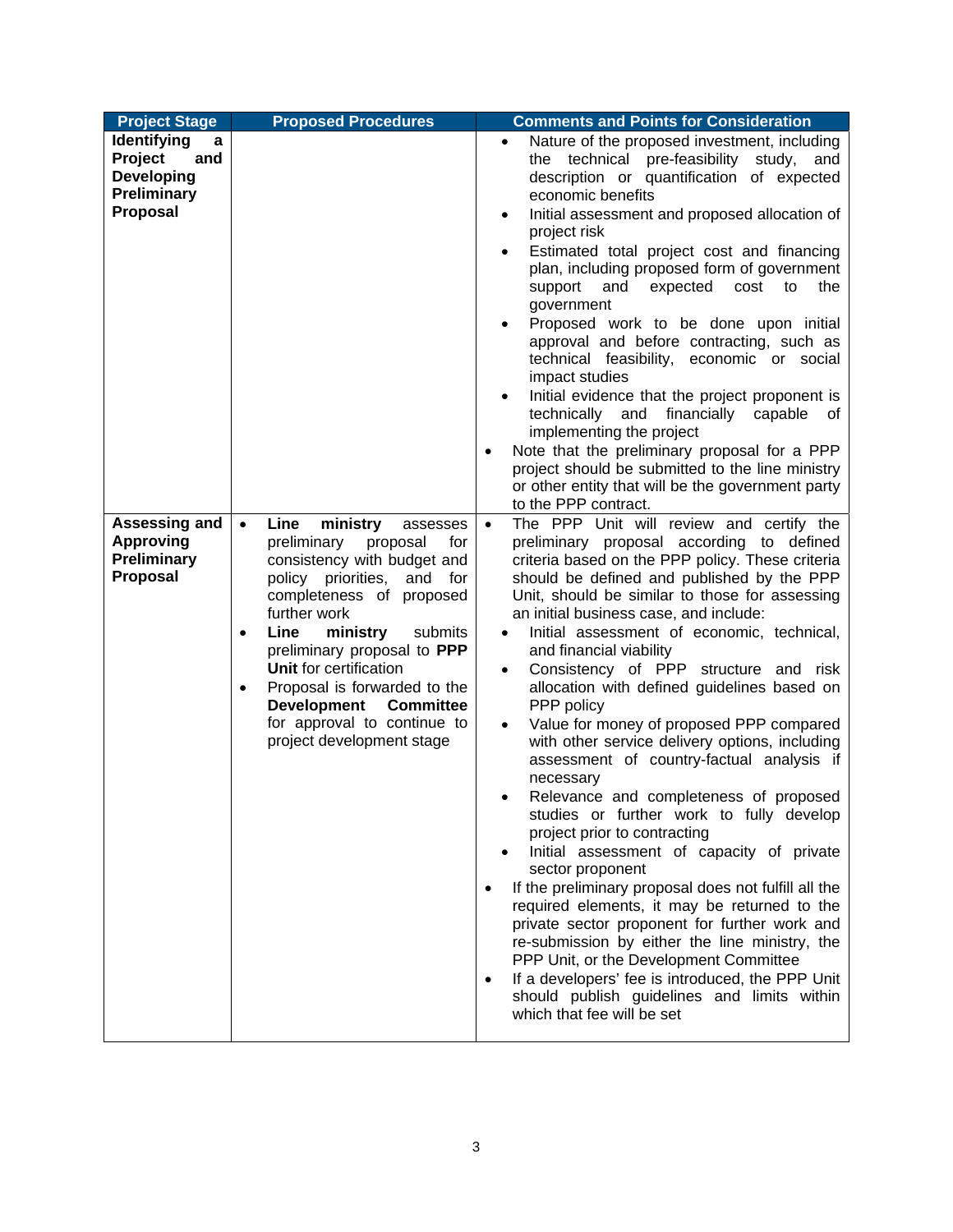| <b>Project Stage</b>         |                                  | <b>Proposed Procedures</b>                                                                                                                                                                                                                                                                                                                                                                                                                                                                                                                                                                                                                                                                                                                                                                                                                                                                                                                                                                                                        |                                     | <b>Comments and Points for Consideration</b>                                                                                                                                                                                                                                                                                                                                                                                                                                                                                                                                                                                                                                                                                                                                                                                                                                 |
|------------------------------|----------------------------------|-----------------------------------------------------------------------------------------------------------------------------------------------------------------------------------------------------------------------------------------------------------------------------------------------------------------------------------------------------------------------------------------------------------------------------------------------------------------------------------------------------------------------------------------------------------------------------------------------------------------------------------------------------------------------------------------------------------------------------------------------------------------------------------------------------------------------------------------------------------------------------------------------------------------------------------------------------------------------------------------------------------------------------------|-------------------------------------|------------------------------------------------------------------------------------------------------------------------------------------------------------------------------------------------------------------------------------------------------------------------------------------------------------------------------------------------------------------------------------------------------------------------------------------------------------------------------------------------------------------------------------------------------------------------------------------------------------------------------------------------------------------------------------------------------------------------------------------------------------------------------------------------------------------------------------------------------------------------------|
| <b>Developing</b><br>Project | $\bullet$<br>٠<br>٠<br>$\bullet$ | Private sector proponent<br>undertakes detailed studies<br>as agreed in preliminary<br>proposal<br>Private sector proponent<br>submits a detailed proposal<br>to the relevant line ministry<br>A Project Team is formed-<br>similar to that described in<br>Table 5.1 in note 5-and is<br>responsible for assessing<br>the detailed proposal. This<br>include<br>negotiation<br>may<br>between the Project Team<br>private<br>and<br>the<br>sector<br>further<br>proponent<br>to<br>develop technical aspects of<br>the proposal as necessary<br>Project Team reports with a<br>recommendation<br>to<br>the<br>Accounting Officer of the<br>line ministry, who specifies<br>whether<br>project<br>tender<br>documents<br>should<br>be<br>developed<br>Upon<br>approval<br>by<br>the<br>Accounting Officer of the<br>line ministry, the Project<br>Team<br>will then<br>prepare<br>detailed bidding documents,<br>as described in Table 5.1<br>above. The Project Team<br>may be expanded at this<br>point, for example to include | $\bullet$<br>$\bullet$<br>$\bullet$ | By the end of the project development process,<br>the proposed structure of the project should be<br>fully specified<br>Bid documents must specify the procedure for<br>carrying out the Swiss challenge process,<br>including timelines within which the private<br>sector proponent must match the winning bid<br>The project team formed to assess a detailed<br>unsolicited proposal will be similar to that<br>described in Table 5.1 in note 5, comprising<br>members from the line ministry, the PPP Unit,<br>other sector bodies if appropriate, and external<br>advisors. The team will be smaller than that<br>required for developing project proposals, since<br>the private sector proponent carries out the<br>detailed feasibility and other studies. Additional<br>advisors may be hired if the proposal is put<br>through to the contract preparation stage |
| <b>Approving</b>             |                                  | additional legal specialists<br>Once draft contracts                                                                                                                                                                                                                                                                                                                                                                                                                                                                                                                                                                                                                                                                                                                                                                                                                                                                                                                                                                              | $\bullet$                           |                                                                                                                                                                                                                                                                                                                                                                                                                                                                                                                                                                                                                                                                                                                                                                                                                                                                              |
| <b>Procurement</b>           | $\bullet$                        | and<br>tender<br>documents<br>are<br>these<br>prepared,<br>are<br>submitted to the <b>Contracts</b><br><b>Committee</b><br>of the<br><b>line</b><br>ministry for approval<br>Where the PPP<br>project<br>financial<br>requires<br>a<br>commitment<br>by<br>the<br>government-whether<br>regular<br>payments<br>or<br>guarantees-it should then<br>be submitted for approval to<br>Cabinet and to Parliament,<br>by the Accounting Officer<br>of the<br>line<br>ministry,<br>supported by the <b>Project</b><br><b>Team</b>                                                                                                                                                                                                                                                                                                                                                                                                                                                                                                        |                                     | Final approval procedures is as for solicited<br>proposals (see Table 5.1 in note 5 of this<br>series)                                                                                                                                                                                                                                                                                                                                                                                                                                                                                                                                                                                                                                                                                                                                                                       |
| <b>Procuring</b>             | $\bullet$                        | Once<br>approved<br>by                                                                                                                                                                                                                                                                                                                                                                                                                                                                                                                                                                                                                                                                                                                                                                                                                                                                                                                                                                                                            | $\bullet$                           | The PPP Unit should incorporate the potential                                                                                                                                                                                                                                                                                                                                                                                                                                                                                                                                                                                                                                                                                                                                                                                                                                |